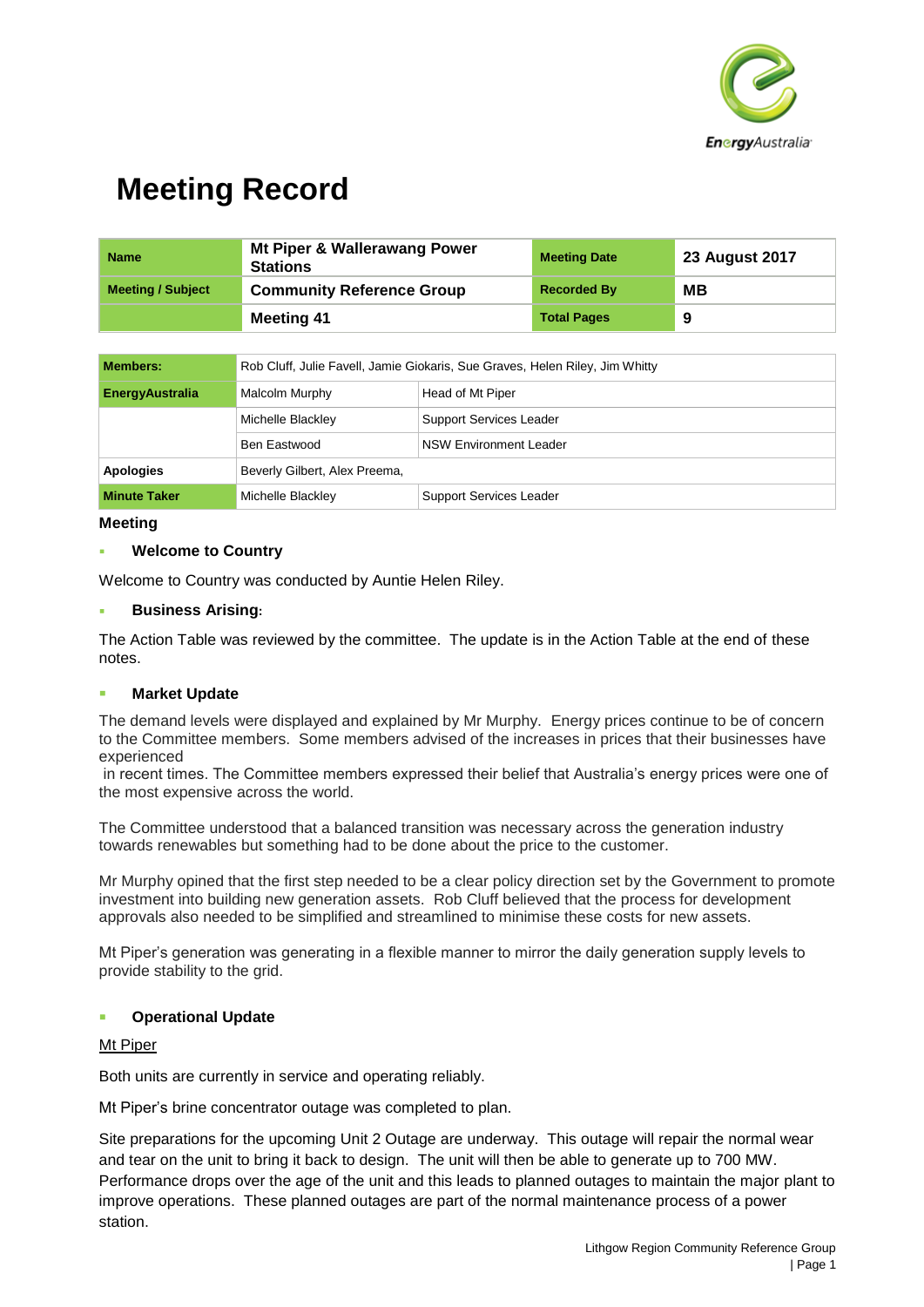

Work packages include the turbine maintenance, air heater improvements, upgrade of the digital control system and other electrical controls. We expect to have an extra 400 people on site during the outage. The Committee asked about the work hours during this period and were advised that some contractors would have shifts working around the clock 6 days a week.

## Wallerawang Repurposing Project

As stated in previous meetings, EnergyAustralia are continuing to work with the 4 proponents for the repurposing projects. This process will take quite some time. The proposals cover manufacturing, transport and recycling activities. As we have expressed before, these projects are highly commercial in confidence and little can be advised at the moment. EnergyAustralia are providing their full support to the repurposing concept with dedicated staff working on it.

When any information can be provided to the public we will advise this Committee. There are memorandums of understanding agreed and they are progressing along but that is all we can say.

## Wallerawang DDR

EA Auctions are working on the equipment removal for Package 5.

Aurecon is working on alternate power options to allow for the pumping of ash pumps and they are continuing to work on the demolition plans. EnergyAustralia staff continue to conduct the environmental monitoring that is required under the site license.

Asbestos assessments are being progressed on site with a full-time assessor inspecting work locations in advance of the work teams.

EnergyAustralia have approach the Lithgow City Council (LCC) about the construction of an asbestos containment area further away from the Lidsdale community. Large amounts of asbestos is being found in Wallerawang as the deconstruction process continues. Options were investigated about the best way to manage the asbestos. These included use of the current facilities, transport to various off-site facilities and creating a new containment area.

The Committee expressed some concern about the ongoing management and asked a number of questions relating to the depth of capping, leaching or escape of asbestos over time. Mr Eastwood advised that any non-friable asbestos in a stable condition would be buried at a depth of 3 metres. Friable asbestos would be bagged and buried to the same depth. Leaching is not a concern as asbestos is not soluble. He also advised that a full Environmental Impact Statement would be conducted and full consultation with the community would be conducted.

The committee were not entirely comfortable with an asbestos repository close to Lidsdale and would be interested in further information.

Mr Whitty asked if it was possible to get some information from the recent hydrogeological surveys conducted in the Lidsdale area. His neighbour was interested in contaminants in the area adjacent to the tennis courts.

**ACTION** : EnergyAustralia to review the available information from the hydrogeological surveys and advise if it could be shared.

The DDR team is also developing long term rehabilitation plans for the Kerosene Ash Dam area.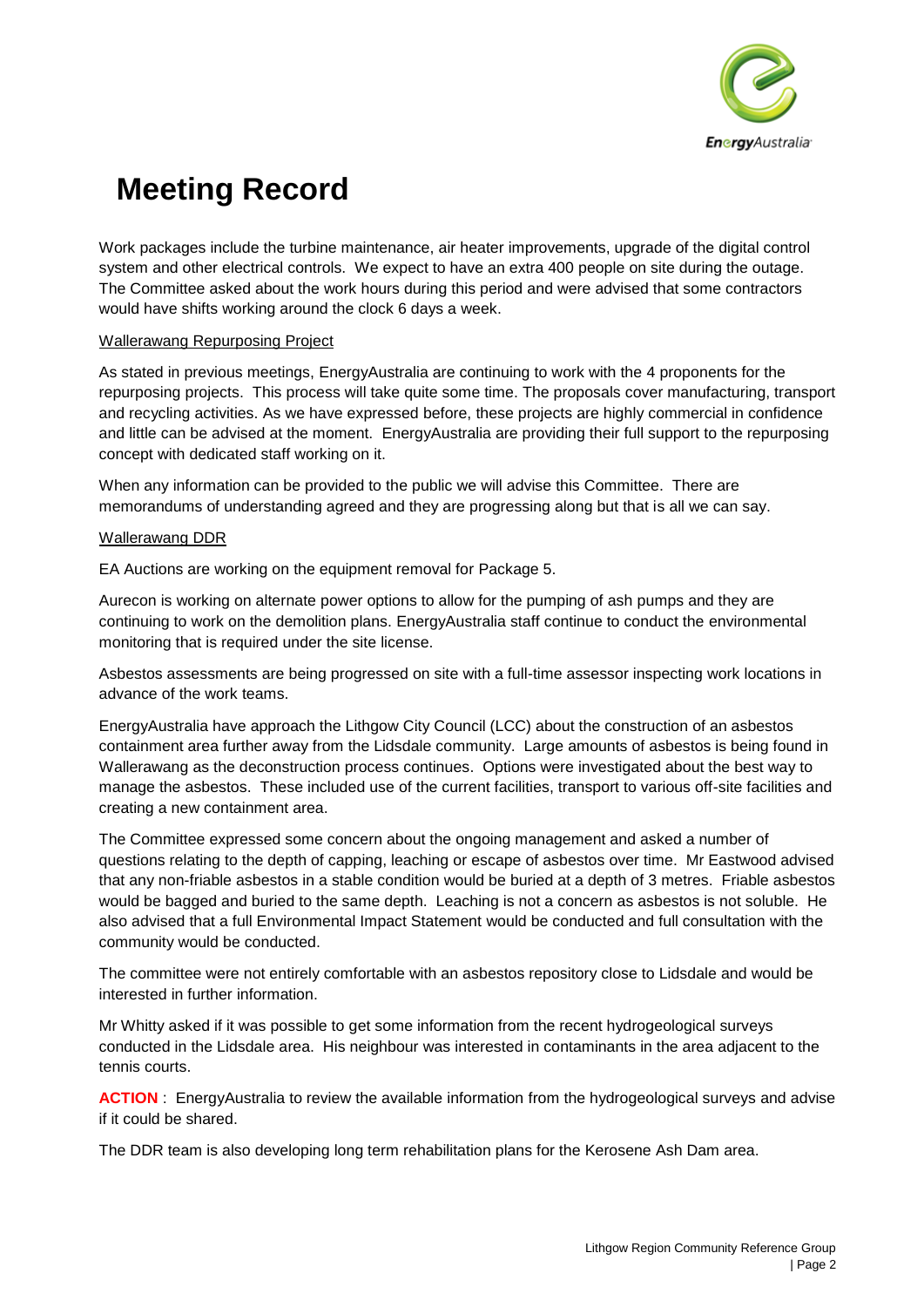

**Site Safety** 



The July 2017 safety statistics were shared with the Committee. EnergyAustralia achieved zero harm across the business for the month of July.

#### Infrasound Investigation

The Committee were advised that EnergyAustralia has contacted the complainants to organise further meetings but were asked to defer any further contact due to personal reasons.

We will continue to work with the complainants when they are available regarding the proposed methodology for ongoing studies and monitoring of the issue.

EnergyAustralia will continue to formally respond to any questions raised by either complainant. It is interesting to note that we have not been made aware of any further infrasound event during 2017.

Ms Favell did advise that infrasound was being reviewed for possible inclusion in the industrial noise policies by the Dept of Planning. Infrasound was one of the topics under discussion at a recent conference of the International Commission on Biological Effects of Noise in Zurich.

## **Rail Unloader**

There has been no change with the status of the Pipers Flat rail unloader site with environmental monitoring continuing. We are negotiating the termination of the lease with the current incumbent. EnergyAustralia are continuing to assess our options and some activity may be seen on the land early in 2018.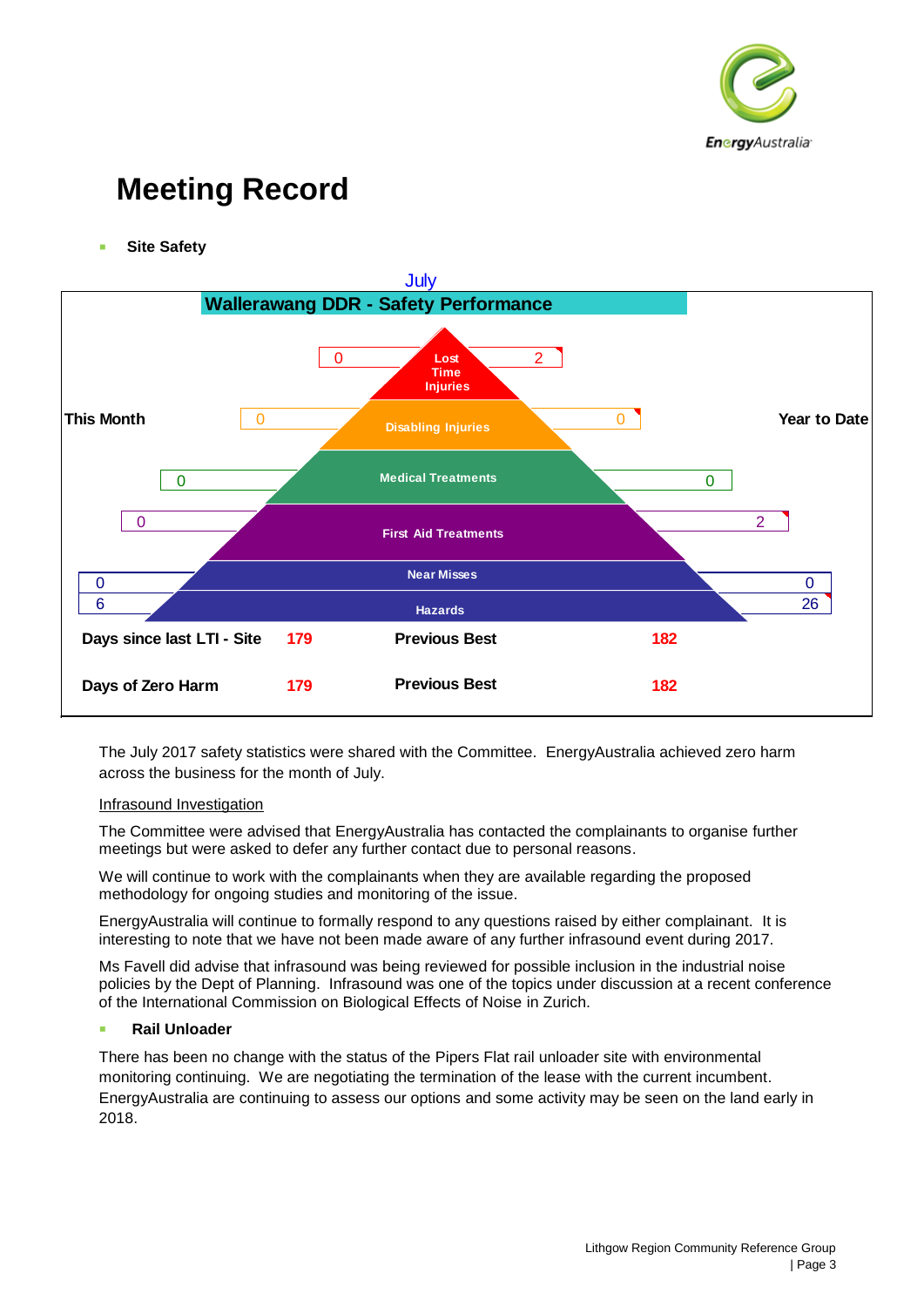

## **Water Management**

Oberon Dam's level has decreased to 86.41%, a decrease of 4 percentage points. Our Total Active Storage has also decreased by 1% to 91.9% with:

- Lake Lyell at 95.3%,
- Lake Wallace at 107.7% and spilling,
- Thompsons Creek Dam at 86.6%.

Green Algal Alerts apply at Lake Wallace and for the Coxs River below Lake Wallace and below Lake Lyell. The Water Treatment project will stop the power station's use of the water out of both the Coxs and Fish rivers. The Committee remarked that this alert was unseasonal.

Mrs Graves remarked that should drought conditions occur again that the Clarence Mine Water would still be available through Lake Lyell. She believed the Lithgow City Council had only used this water twice since the development was implemented several years ago. Mr Murphy advised that the water treatment project would mean that Mt Piper would not need to draw from either the Coxs or Fish River systems.

## **Lamberts North**

- Ash Placement Volume
	- o March to May 2017 was 111,178 tonne,
	- o Ash Placement will continue through to August 2017.
- No complaints have been received,
- No incidents recorded.
- No non-compliances have been experienced.
- 2016-17 Annual Environment Management Report development to commence in September,

Ms Favell asked if they can get a copy of this report and was advised that it is a public document and will be shared with the Committee.

In answer to a question from the last meeting, the Biodiversity Offset area at Thompsons Creek Dam will be fenced off shortly. With the first series of planting to occur this Spring. Approximately 2000 plants will be used in this offset area. Further planting on the 5 hectare area will be staged over several years. The community nursery will be used to supply the plants dependent on the availability of local providence varieties.

## ▪ **Joint EnergyAustralia NSW/Centennial Water Project**

The preferred tenderer has been selected and the final contract is under negotiation with Veolia. Some preliminary work has been initiated in order to meet the deadline for the project in June 2019.

The PAC determination for the water treatment project was successful. The project risk assessment is still under review as further detail comes to hand. Work continues on the appropriate methodology to manage the waste stream.

Mr Murphy explained the appeal launched by 4Nature to the Committee members. The Committee had heard of the appeal but didn't understand its context or content. The Dept of Planning is gathering further information to inform the process as to the way to proceed regarding the successful appeal. Centennial advises that the appeal should have no impact on Springvale but they will need to work to the new requirements once they become known.

## **Community Engagement**

## **Community Grants Program 2017**

Mrs Blackley advised the Committee that the second round of Community Grant applications were available for review. The below table set out all the applications and the projects and recipients were discussed in light of previous and/or regular funding. \$30,000 has been made available by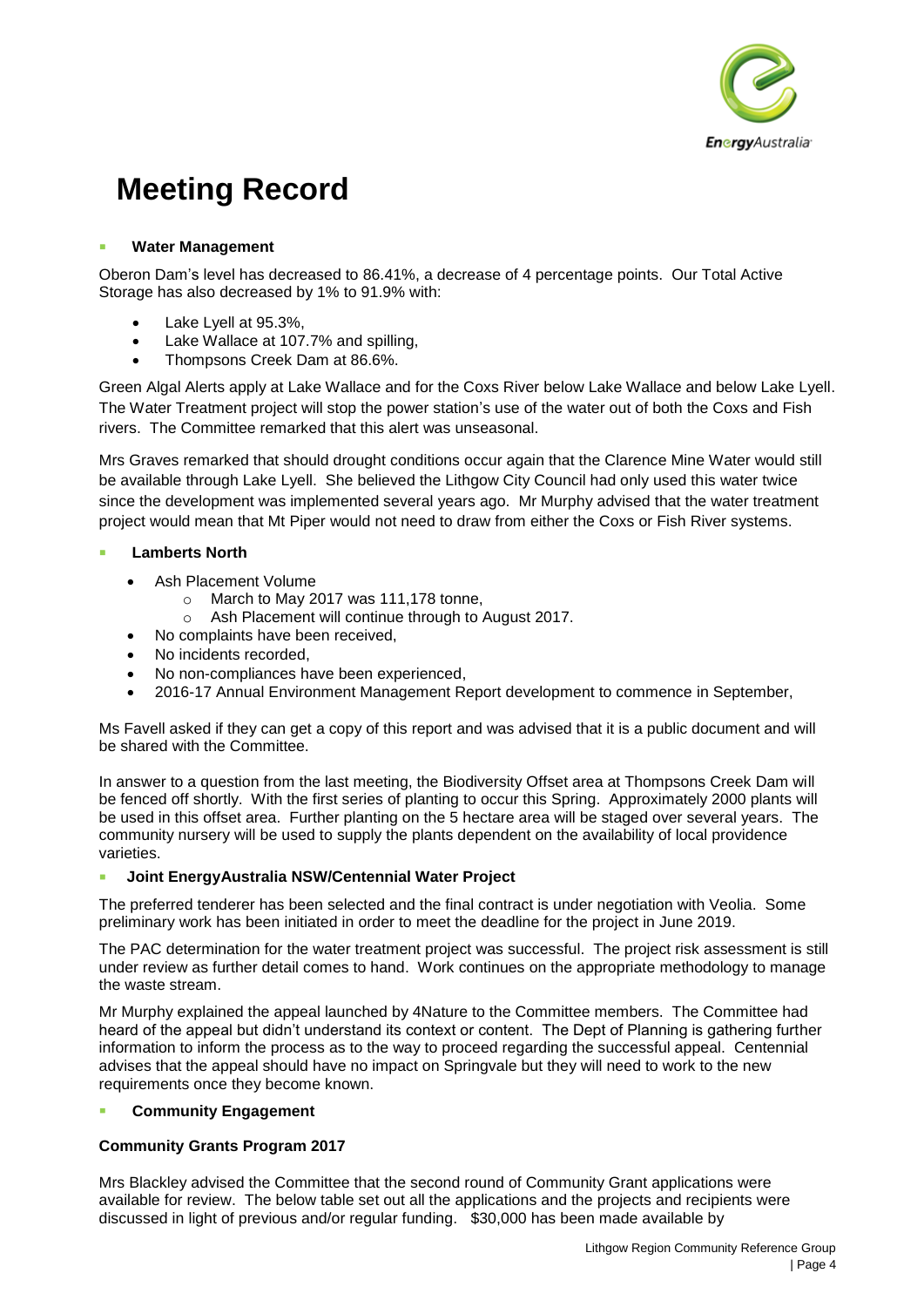

EnergyAustralia to be shared among the worthy applicants. The applicants will be advised of our response and we will develop a story for the media.

| <b>Applicant</b>                                                | <b>Use</b>                                                                                                                    |  |
|-----------------------------------------------------------------|-------------------------------------------------------------------------------------------------------------------------------|--|
| Capertee Progress Association                                   | Install more efficient heating to the Capertee Memorial<br><b>Community Hall</b>                                              |  |
| Greater City of Lithgow Arts<br>Council                         | Assist with prizes & costs of annual Award Ceremony<br>promoting all facets of Art in the Lithgow Area                        |  |
| Lithgow Bears RLC                                               | Assist with costs of Kids Disco to raise money towards<br>awareness of mental illness/suicide prevention in the local<br>area |  |
| Lithgow Public School                                           | Funding Books in Homes Program for 440 students to 1<br>Terms- supporting literacy development                                |  |
| Mitchell Conservatorium of<br><b>Music Lithgow</b>              | Sponsorship of Scholarship for local budding musicians                                                                        |  |
| Wallerawang Branch of Central<br><b>Acclimatisation Society</b> | Assist with costs of 'Gone Fishing Day" a family fun event<br>to be held at Lake Wallace                                      |  |

The Committee considered the applications and endorsed the distribution of funds during the meeting.

**ACTION**: Second Round of the Community Grant Funds to be distributed

## **Merging of Community Consultative Committees**

The merging of the Mt Piper/Wallerawang Community Reference Group and the Pinedale Community Consultative Committee has been approved by the Dept. of Planning. At their request we have sent out invitations to people to be the Chair of the new Community Consultative Committee requesting they submit a resume. This information will be submitted to the Dept of Planning for their review and selection.

Once the Chair is in place, EnergyAustralia will advertise for the membership positions. The Chair will select the member and advise them of their selection.

We are now hopeful that the new Committee will be in place by the November 2017 meeting. Once again the members were encouraged to apply for the new Committee. We will advise as soon as possible with direct contact to all sitting members of the current Committees.

## **Energy Recovery Project**

The committee were informed that the feasibility study for the proposed 14 megawatt plant was almost complete. It has been discovered that the small size of the project is not economically viable and would fail to meet EnergyAustralia's investment requirements.

A public report will be presented to ARENA shortly. The technical analysis did demonstrate that he project is technically feasible and confirms the approach to co-locate at Mt Piper is sound.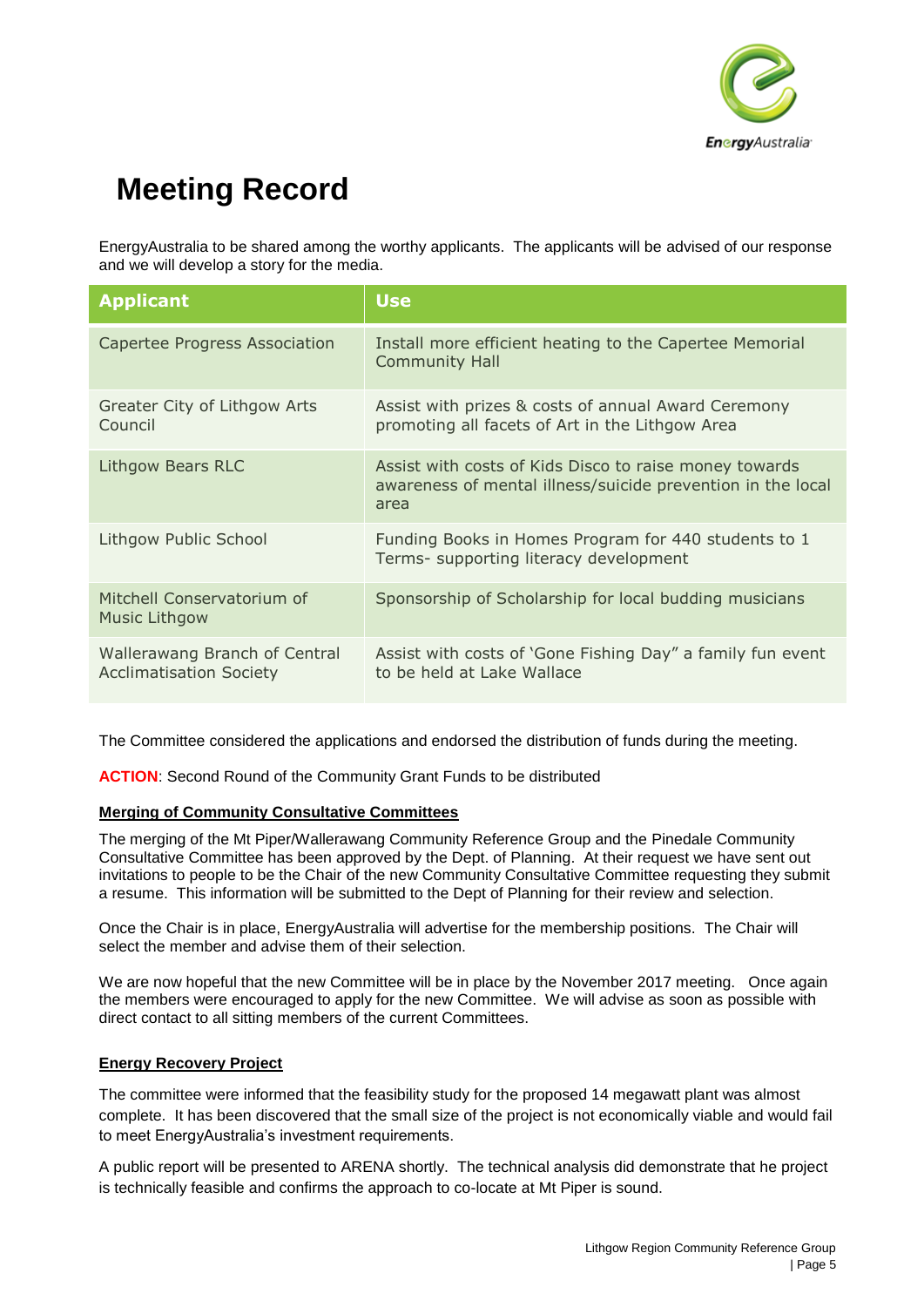

The Committee asked if they could get a copy of this report. Mr Murphy advised that we would make it available as soon as it was submitted to ARENA.

It has been decided to conduct further analysis on a 28 megawatt facility and the implications this would have on site and the community. This study is currently underway. This study will thoroughly assess all the relevant environmental, economic and social considerations.

EnergyAustralia are currently working with two technology providers who have 30 years of industry experience in this field. We will present more detail on the findings regarding the larger facility at the next community meeting when more information should be available.

If the project were to prove viable an EIS process will be conducted including extensive stakeholder consultation. The local community will be involved in this consultation process.

The Committee members asked for more information regarding this process and in particular would like to understand what emissions and waste streams would need to be managed by the facility and the processes that supported it. Further the mode of transport was of interest due to the number of trucks on local roads that the larger facility would require.

**ACTION**: Michelle Blackley to organise another speaker to attend the meeting who could provide details and potentially an independent opinion on the project.

## **General Business**

Julie Favell advised the committee that a solar farm was being researched by Sunset Energy for the Vales Point Power Station and asked if the same could be done for the Sawyers Swamp Creek Ash Dam. Mr Murphy advised that the escarpment surrounding the dam would impact the operations of any solar installation.

Ms Favell asked what we knew of the new proposal for Invincible Mine for nut coal and would EnergyAustralia be interested in this source of coal. Mr Eastwood advised that we were unaware of any details regarding this development but he thought it unlikely for the development to go ahead.

Ms Favell asked if Pinedale could provide another source of local coal. Mr Murphy advised there was not enough coal to warrant further development of that mine.

Julie Favell requested the following:

- 1. Contact to be made with Corporate regarding assistance with the solar panels for Hoskins Church and other local charitable and community organisations such as the Small Arms Factory Museum.
- 2. Discussion relating to expanding local alternate energy pilot programs between EnergyAustralia and ARENA.
- 3. Investigate the use of the Sports and Social Hall at Wallerawang as a Training Centre to develop local skills required to install alternate energy equipment. This could assist in the transaction of local workers of the coal mining and coal based power generation industries.
- 4. Investigate the possibility of setting up a supercharge Tesla station at Wallerawang.
- 5. Investigate the utilisation of low flow water turbines in EnergyAustralia normal operations.

## **ACTION:** Michelle Blackley to research feasibility of above suggestions.

Meeting closed at 6:50 pm.

## **Next Meeting**

The date for the next Forum meeting is Wednesday 30 November 2017.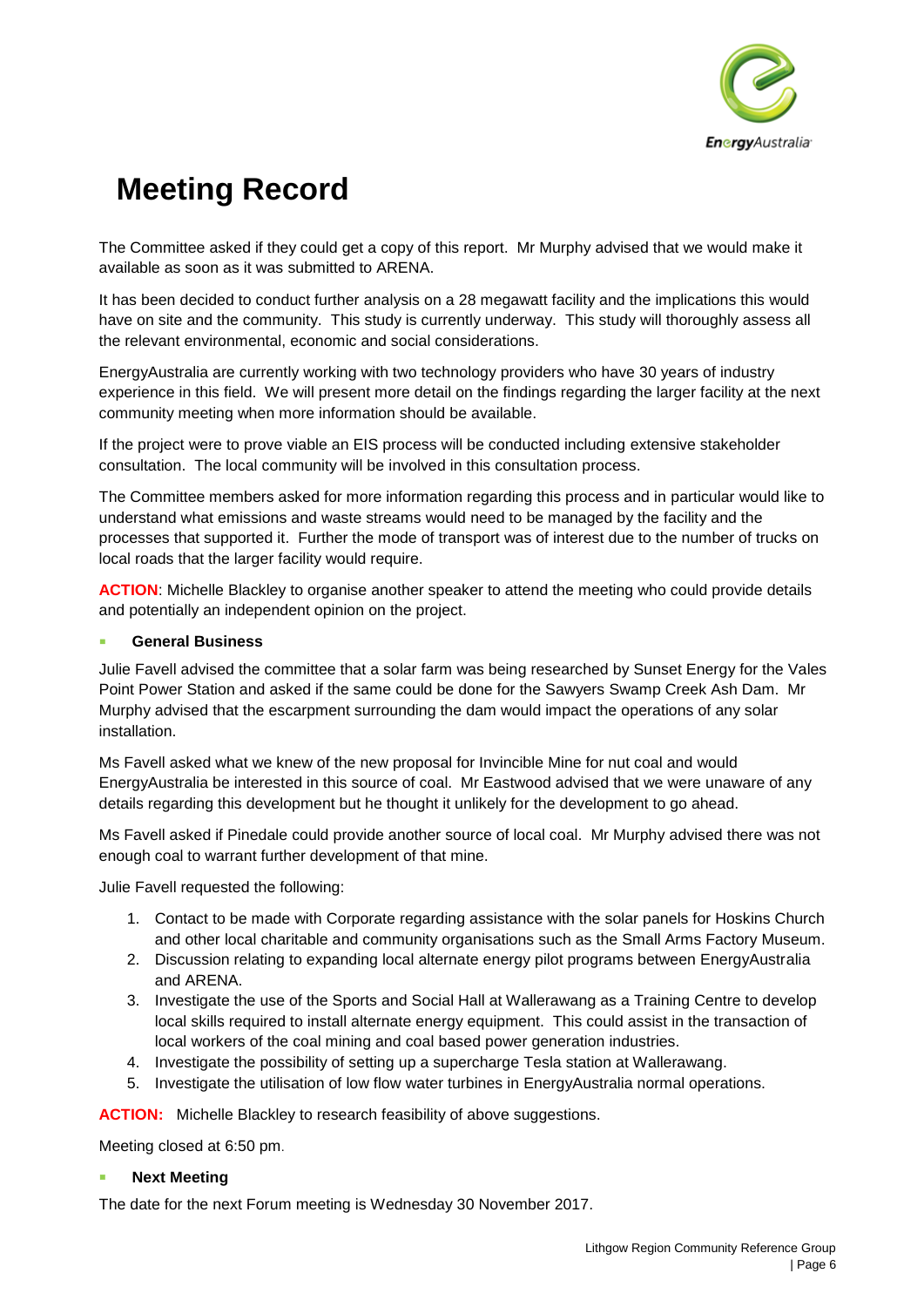

## ■ **Action List**

| Initiated        | Action                                                                                                                                                                                                                                                                                                                                                                                                                                                                                                                                                                | Progress                                  |
|------------------|-----------------------------------------------------------------------------------------------------------------------------------------------------------------------------------------------------------------------------------------------------------------------------------------------------------------------------------------------------------------------------------------------------------------------------------------------------------------------------------------------------------------------------------------------------------------------|-------------------------------------------|
| <b>June 2016</b> | Merging of Pinedale Community Consultative<br>Committee and Wallerawang/Mt Piper Community<br>Reference Group to be implemented.                                                                                                                                                                                                                                                                                                                                                                                                                                      | In Progress - November<br>Meeting         |
| <b>June 2016</b> | Response for use of Wallerawang Schoolhouse for<br>Men's' Shed                                                                                                                                                                                                                                                                                                                                                                                                                                                                                                        | In Progress                               |
| February 2017    | Investigate if the front grass at Wallerawang can be<br>mown more often and potentially use the UnitingCare<br>program                                                                                                                                                                                                                                                                                                                                                                                                                                                | being considered once<br>contract expired |
| February 2017    | Investigate if the reeds in Lake Wallace can be<br>removed.                                                                                                                                                                                                                                                                                                                                                                                                                                                                                                           | In Progress                               |
| <b>June 2017</b> | Assess the feasibility of a Rugby League field being<br>placed under the dry coal storage area                                                                                                                                                                                                                                                                                                                                                                                                                                                                        | In Progress                               |
| <b>June 2017</b> | EnergyAustralia to provide more information to media<br>on the progress of the repurposing and DDR at<br>Wallerawang                                                                                                                                                                                                                                                                                                                                                                                                                                                  | In Progress                               |
| <b>June 2017</b> | Provide the numbers of plants to be used in the<br>biodiversity area at Thompsons Creek Dam. Can the<br>Community Nursery be used to provide the tube stock                                                                                                                                                                                                                                                                                                                                                                                                           | Complete                                  |
| <b>June 2017</b> | Send Community Grant application information to the<br>committee members for review and feedback                                                                                                                                                                                                                                                                                                                                                                                                                                                                      | Complete                                  |
| <b>June 2017</b> | Provide contact details of Redback Technologies to<br><b>Julie Favell</b>                                                                                                                                                                                                                                                                                                                                                                                                                                                                                             | Complete                                  |
| <b>June 2017</b> | EnergyAustralia to contact the Lithgow City Council<br>regarding the Energy Recovery Project                                                                                                                                                                                                                                                                                                                                                                                                                                                                          | In Progress                               |
| August 2017      | EnergyAustralia to review the available information<br>from the hydrogeological surveys and advise if it could<br>be shared.                                                                                                                                                                                                                                                                                                                                                                                                                                          | <b>New</b>                                |
| August 2017      | Second Round of the Community Grant Funds to be<br>distributed                                                                                                                                                                                                                                                                                                                                                                                                                                                                                                        | <b>New</b>                                |
| August 2017      | EnergyAustralia to organise another speaker to attend<br>the meeting who could provide details and potentially<br>an independent opinion on the project.                                                                                                                                                                                                                                                                                                                                                                                                              | New                                       |
| August 2017      | 1. Contact to be made with Corporate regarding<br>assistance with the solar panels for Hoskins<br>Church and other local charitable and community<br>organisations such as the Small Arms Factory<br>Museum.<br>2. Discussion relating to expanding local alternate<br>energy pilot programs between EnergyAustralia<br>and ARENA.<br>3. Investigate the use of the Sports and Social Hall at<br>Wallerawang as a Training Centre to develop local<br>skills required to install alternate energy equipment.<br>This could assist in the transaction of local workers | New                                       |